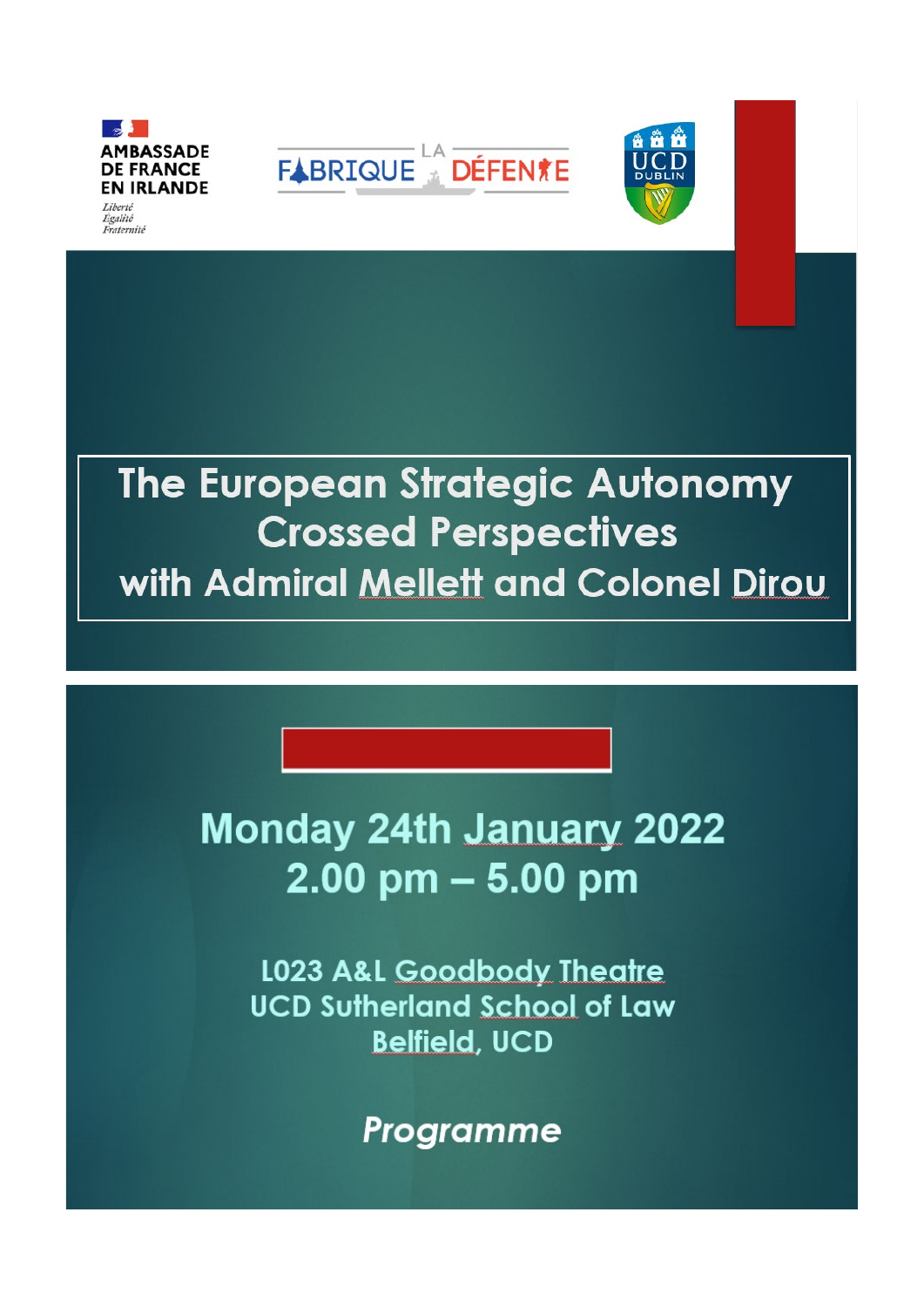## **Introduction**

*La Fabrique Défense* is a unique initiative seeking to develop a European strategic culture among the European youth community. It will take place for the first time in Ireland at University College of Dublin (UCD) on 24th January 2022. In 2020, with over 14,500 participants in Europe, 154 partner organisations involved, and 80 events organised in about fifty European towns, *La Fabrique Défense*'s first edition was an undeniable success. Now, it is happening in Ireland too!

The Irish event's theme will be *The European Strategic Autonomy: Crossed Perspectives*. The issue of conflicts worldwide, and more implicit conflicts affecting Europe, implies a broad understanding of how societies and countries interact, including how they view the use of their armed forces. There is a necessity to understand how governments develop their defence capabilities at national and European levels and how the governments and societies perceive the role of their defence forces in the face of the different threats (e.g., climate change threat, terrorist threats, traditional security threats etc.). Against this backdrop, several questions arise in the EU context. Does the EU have the means to ensure its security? What could be the role of the EU in respect of the Member States' sovereignty? How can the EU encourage its citizens to feel more concerned about their security? What are the common threats?

**Admiral Mark Mellett, former Chief of Staff of the Irish Defence Forces and Colonel Armel Dirou, Deputy Head of Defence Strategy, French Ministry of the Armed Forces**, will exchange their perspectives on these matters to address these questions. The event aims to stimulate debate on these strategic issues and raise awareness about the EU collective security among young European citizens.

*The student audience will have the possibility to ask questions and share their views with the speakers in a Q&A session.*

The event also coincides with the start of the **French Presidency of the Council of the EU**. The French Ministry of the Armed Forces and the Embassy of France in Ireland organise the event in partnership with UCD College of Social Sciences and Law, UCD Sutherland School of Law and UCD School of Politics and International Relations.

*The organisers would like to acknowledge the generous sponsorship of the Embassy of France in Ireland and UCD College of Social Sciences and Law (College Strategic Funding Scheme).*

## **Registration**

Registration is open on Eventbrite [here](https://www.eventbrite.ie/e/the-european-strategic-autonomy-crossed-perspectives-tickets-226817395937) until Friday 21 January 2022 at 12.00 noon.

Attendance at this event is primarily in person (see location). However, a Zoom link will be communicated to those who would like to attend online. Attendees will be asked to firmly confirm that they will attend in person.

## **Location**

UCD Sutherland School of Law (A&L Goodbody Theatre L023) University College Dublin, Dublin 4, Belfield, Dublin on Google Map [here.](https://www.google.com/maps/place/UCD+Sutherland+School+of+Law/@53.3043599,-6.2209821,17z/data=!3m1!4b1!4m5!3m4!1s0x4867093bc9661949:0xbc03aedc6c48f4e4!8m2!3d53.3043599!4d-6.2187934)

For further information on the event, please emai[l julien.bouchez@diplomatie.gouv.fr](mailto:julien.bouchez@diplomatie.gouv.fr)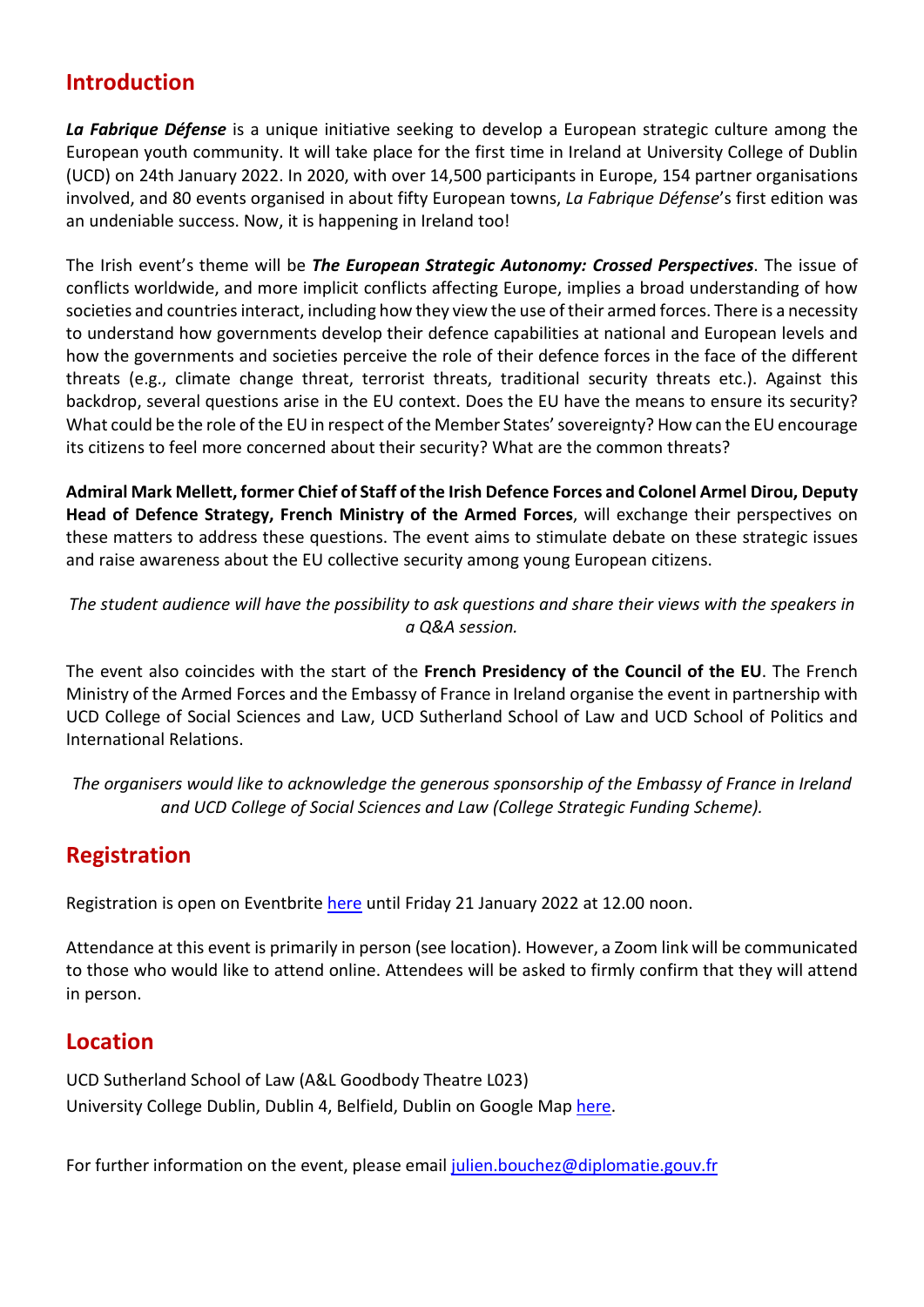## **Programme**

#### **1.30pm Registration and Welcome**

*Because of the Covid circumstances, no catering will be provided during the event.*

#### **2.00pm Introductions**

Introductory words by **Prof. Niamh Moore-Cherry**, Acting College Principal, UCD College of Social Sciences and Law

Introductory words by **H.E Mr. Vincent Guérend**, Ambassador of France to Ireland Introduction of the two speakers by **Colonel Nicolas Filser**, French Defence Attaché

### **2.20pm Irish View on the European Strategic Autonomy**

**Admiral Mark Mellett**, former Chief Defence of Staff of the Irish Defence Forces (2015-2021)

#### *2.40 – 2.50pm Short break*

#### **2.50pm French View on the European Strategic Autonomy**

**Colonel Armel Dirou**, Deputy Head of Defence Strategy at the French Ministry of the Armed Forces

#### **3.25pm Questions and Answers Session with Students**

Moderator **Dr. Marie-Luce Paris**, UCD Sutherland School of Law

### **3.55pm Concluding Words**

Speaker **Prof. Ben Tonra**, UCD School of Politics and International Relations

## **Speakers' biographies**

As Founder and Director of Green Compass, **Admiral Mark Mellett** specialises in the complexities of today's strategic environment. He has served his country for nearly forty-eight years in Ireland's regular and reserve forces. A decorated three-star Flag Officer, Chief of Navy and Ireland's thirty first Chief of Defence, Admiral Mellett has brought his experience to his role as Ireland's highest ranking military officer, the Government's principal military adviser and member of the National Security Committee. He is a Lifetime Fellow and Council Member of the Irish Management Institute and a Fellow of the Nautical Institute. Chair of the Advisory Council of the Azure Forum for Contemporary Security Strategy, he holds a Doctorate in Political Science and a Masters in Government and Public Policy specialising in Ocean Governance and Sustainable Development. He is an Adjunct Professor of Law at University College Cork. He has a keen interest in research focused on technological innovation, climate change, offshore renewable energy, ecosystems governance, sustainability and security.

**Colonel Armel Dirou** is the former Defence Attaché to Ireland and Military Attaché to the UK. He is currently Deputy Head of Defence Strategy at the French Ministry of the Armed Forces. Cavalry Officer and *Chasseur Alpin*, Armel Dirou is graduate of the Royal College of Defence Studies, the NATO Defence College, the Joint Staff College and the *Ecole militaire de haute montagne* in Chamonix. With a PhD from Paris Sorbonne University, he is Visiting Research Fellow at King's College London and Member of the Senior Common Room at University College of Durham. He took part in different operations in the Balkans, in Bosnia and in Kosovo. He carried out three combat tours in Afghanistan, and, as a Battle Group Commanding Officer, he led an infantry battle group in the Central African Republic. He is the author of *La Guérrilla en 1870: Résistance et Terreur* (L'Artilleur 2021), and *Security and International Relations in Central Africa: A Practitioner's Perspective* (Palgrave Macmillan 2021).